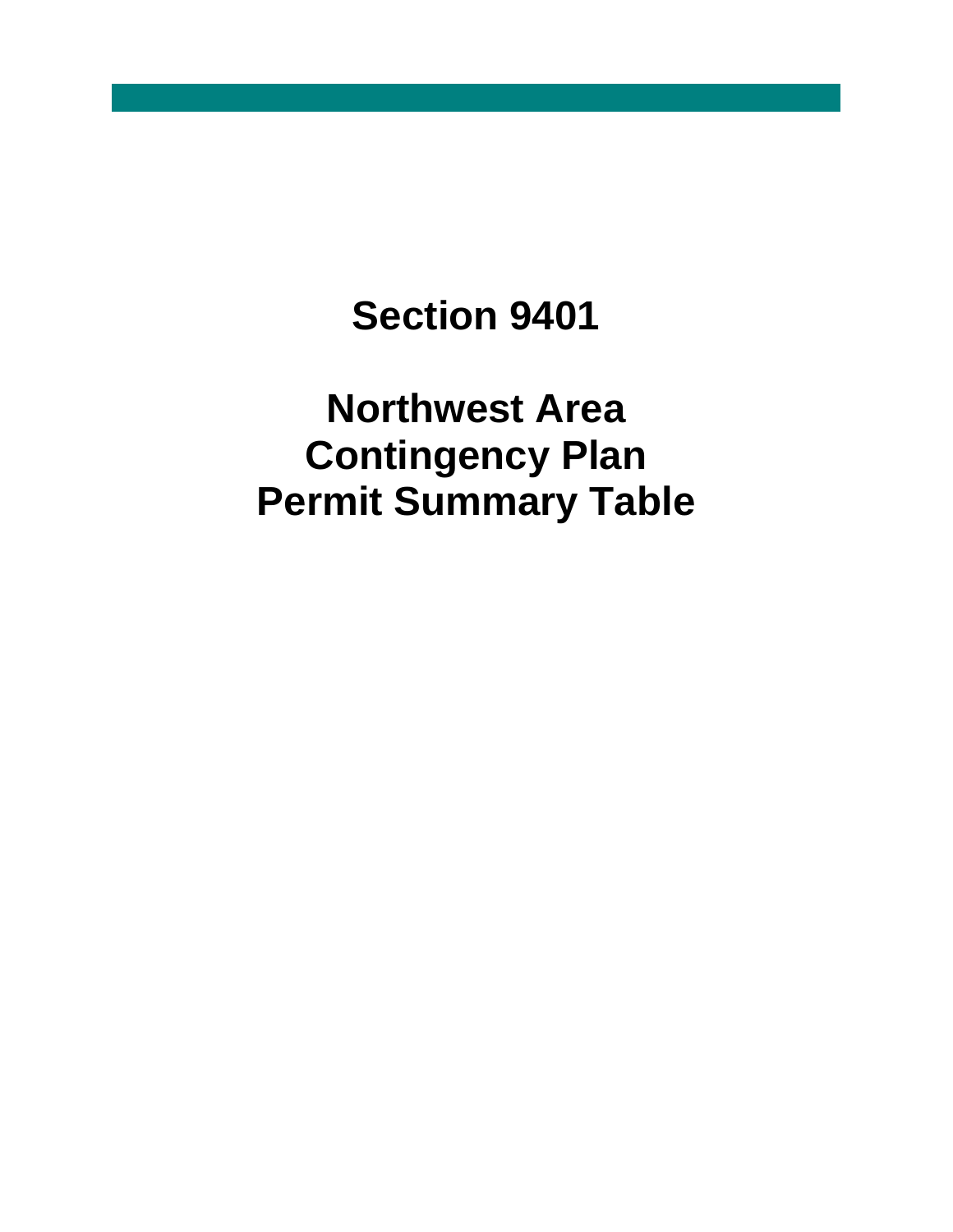## **Section 9401 Northwest Area Contingency Plan Permit Summary Table**

| <b>Permit Name</b><br><b>FEDERAL PERMITS</b>                                                       | <b>Agency</b>                                                           | <b>Operation</b>                                                   | <b>Purpose of Permit</b>                                                                                                                                                                                                                                                                                                                                                                                   | <b>Waiver? Equivalent</b><br><b>Standard? Timing?</b>                                                                                                                                                                                              | <b>Additional</b><br><b>Information</b>                     | <b>Application</b><br><b>Form</b>                                                                                       |
|----------------------------------------------------------------------------------------------------|-------------------------------------------------------------------------|--------------------------------------------------------------------|------------------------------------------------------------------------------------------------------------------------------------------------------------------------------------------------------------------------------------------------------------------------------------------------------------------------------------------------------------------------------------------------------------|----------------------------------------------------------------------------------------------------------------------------------------------------------------------------------------------------------------------------------------------------|-------------------------------------------------------------|-------------------------------------------------------------------------------------------------------------------------|
| Work on Structures in<br>Navigable Waters, Section 10<br>permits                                   | U.S. Army Corps of<br>Engineers                                         | Projects in, over, or<br>under U.S. navigable<br>waters            | Maintains and protects navigation in U.S. waters. Authorized under<br>Section 10 of the Rivers & Harbors Act. Any project that creates an<br>obstruction or alteration in, over, or under navigable U.S. waters.<br>Includes construction and maintenance of piers, pilings, wharfs, and<br>bulkheads.                                                                                                     | Nationwide Permit # 20 allows<br>the Federal On-Scene<br>Coordinator (FOSC) to<br>conduct work without this<br>permit.                                                                                                                             |                                                             | JARPA*:<br>http://www.epermitt<br>ing.wa.gov/site/alias<br>resourcecenter/jar<br>pa jarpa form/9984<br>/jarpa form.aspx |
| Section 404 Permit                                                                                 | U.S. Army Corps of<br>Engineers                                         | Discharge of dredge or<br>fill material into U.S.<br>waters        | If you plan to discharge dredged or fill material into the waters of the<br>United States, including wetlands.                                                                                                                                                                                                                                                                                             | Also may need CZMA,<br><b>National Historic Preservation</b><br>Act, Endangered Species Act,<br>Tribal Trust Issues, and<br>National Environmental Policy<br>Act.<br>Nationwide Permit # 20 allows<br>FOSC to conduct work<br>without this permit. |                                                             | JARPA (see above)                                                                                                       |
| <b>Resource Conservation and</b><br><b>Recovery Act</b>                                            | Environmental<br><b>Protection Agency</b><br>(EPA) / 40 CFR 260-<br>279 | Generation,<br>transportation or<br>disposal of hazardous<br>waste | All waste must be manifested, labeled, and transported safely to a<br>facility that is in compliance with EPA regulations                                                                                                                                                                                                                                                                                  | None                                                                                                                                                                                                                                               |                                                             |                                                                                                                         |
| Consultation on Cultural<br>Resources, Section 106 of the<br>National Historic Preservation<br>Act | Department of the<br>Interior (DOI)                                     | Federal projects that<br>effect historic<br>properties             | Federal agencies must "take into account" the effect a project may have<br>on historic properties. It allows interested parties an opportunity to<br>comment on the potential impact projects may have on significant<br>archaeological or historic sites. The main purpose for the establishment<br>of the Section 106 review process is to minimize potential harm and<br>damage to historic properties. |                                                                                                                                                                                                                                                    | https://www.achp.g<br>ov/protecting-<br>historic-properties |                                                                                                                         |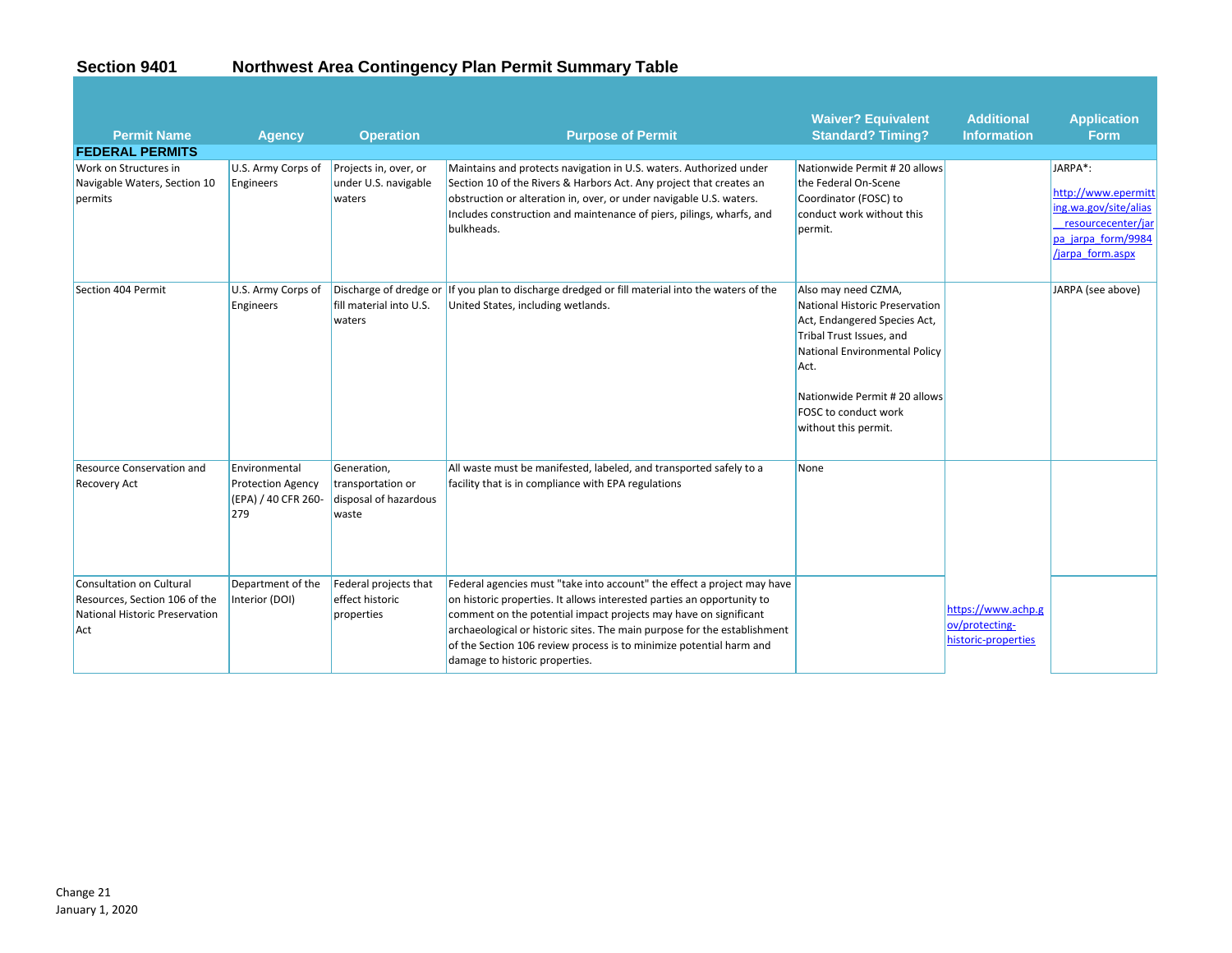|                                                                      |                                                                              |                                            |                                                                                                                                                                                                                                                                                                                                                                                                                                                                                                                                                                         | <b>Waiver? Equivalent</b> | <b>Additional</b>                                                        | <b>Application</b>                                                                 |
|----------------------------------------------------------------------|------------------------------------------------------------------------------|--------------------------------------------|-------------------------------------------------------------------------------------------------------------------------------------------------------------------------------------------------------------------------------------------------------------------------------------------------------------------------------------------------------------------------------------------------------------------------------------------------------------------------------------------------------------------------------------------------------------------------|---------------------------|--------------------------------------------------------------------------|------------------------------------------------------------------------------------|
| <b>Permit Name</b>                                                   | <b>Agency</b>                                                                | <b>Operation</b>                           | <b>Purpose of Permit</b>                                                                                                                                                                                                                                                                                                                                                                                                                                                                                                                                                | <b>Standard? Timing?</b>  | <b>Information</b>                                                       | <b>Form</b>                                                                        |
| <b>FEDERAL PERMITS (continued)</b>                                   |                                                                              |                                            |                                                                                                                                                                                                                                                                                                                                                                                                                                                                                                                                                                         |                           |                                                                          |                                                                                    |
| Lane Closure Permit                                                  | Department of<br>Transportation<br>(DOT)                                     |                                            |                                                                                                                                                                                                                                                                                                                                                                                                                                                                                                                                                                         |                           |                                                                          |                                                                                    |
| Access to Lands Managed by<br>DOI                                    | <b>DOI</b>                                                                   |                                            |                                                                                                                                                                                                                                                                                                                                                                                                                                                                                                                                                                         |                           |                                                                          |                                                                                    |
| Migratory Bird Treaty Act<br>(MBTA) Rehabilitation Permit            | <b>DOI-FWS</b>                                                               | Rehabilitation of<br>migratory birds       | Authorization to take, transport and temporarily possess sick, injured,<br>and orphaned migratory birds with the goal of releasing them back to<br>the wild.                                                                                                                                                                                                                                                                                                                                                                                                            |                           |                                                                          | http://www.fws.gov/ http://www.fws.gov/<br>forms/3-200-10b.pdf forms/3-200-10b.pdf |
| <b>MBTA Rehabilitation Permit</b><br>Incident Specific Authorization | DOI-FWS                                                                      | Rehabilitation of oiled<br>migratory birds | MBTA Rehabilitation Permit requires permit holder to obtain specific<br>authorization from FOSC and FWS to work on each oil spill incident.                                                                                                                                                                                                                                                                                                                                                                                                                             |                           |                                                                          | http://www.fws.gov/http://www.fws.gov/<br>forms/3-200-10b.pdf forms/3-200-10b.pdf  |
| <b>MBTA Rehabilitation Permit</b><br>Incident Specific Authorization | <b>DOI-FWS</b>                                                               | Recover dead oiled<br>birds                | Spill specific authorization is required to remove dead oiled birds at each<br>oil spill incident.                                                                                                                                                                                                                                                                                                                                                                                                                                                                      |                           | forms/3-200-10b.pdf forms/3-200-10b.pdf                                  | http://www.fws.gov/ http://www.fws.gov/                                            |
| <b>MBTA Special Purpose Salvage</b>                                  | DOI-FWS                                                                      | Research/scientific<br>study or education  | Authorization to possess or collect dead migratory birds, nests, eggs and<br>parts from the wild that you had no part in the killing or death thereof,<br>for wildlife conservation education purposes.                                                                                                                                                                                                                                                                                                                                                                 |                           | forms/3-200-10a.pdf forms/3-200-10a.pdf                                  | http://www.fws.gov/ http://www.fws.gov/                                            |
| <b>MBTA Scientific Collecting</b><br>Permit                          | <b>DOI-FWS</b>                                                               | Research or scientific<br>study            | Authorization to collect, transport or possess migratory birds, their<br>parts, nests, or eggs for scientific research or educational purposes.                                                                                                                                                                                                                                                                                                                                                                                                                         |                           | http://www.fws.gov/ http://www.fws.gov/<br>forms/3-200-7.pdf             | forms/3-200-7.pdf                                                                  |
| Eagle Scientific<br><b>Collecting/Research Permit</b>                | <b>DOI-FWS</b>                                                               | Research or collection<br>of eagles        | If you are researching or collecting eagles you need an Eagle Scientific<br>Collecting Permit. Issued to researchers affiliated with public museums,<br>scientific institutions, or zoological parks for scientific purposes.                                                                                                                                                                                                                                                                                                                                           |                           | http://www.gpo.gov<br>/fdsys/pkg/FR-2012-<br>04-13/pdf/2012-<br>8086.pdf | http://www.fws.gov/<br>forms/3-200-7.pdf                                           |
| National Park Special Use<br>Purpose                                 | <b>DOI-NPS</b>                                                               | Park                                       | Special activities taking Required for activities that provide a benefit to an individual, group, or<br>place within a National organization, rather than the public at large and for activities that<br>require some degree of management by the National Park Service in<br>order to protect park resources and the public interest.                                                                                                                                                                                                                                  |                           |                                                                          | Permits vary for<br>different activities<br>and within different<br>parks          |
| Marine Mammal Protection Act National Marine<br>(MMPA) Permits       | <b>Fisheries Service</b><br>(NMFS) - Office of<br><b>Protected Resources</b> | "Take" of marine<br>mammals                | The MMPA generally prohibits "take" of marine mammals in U.S. waters<br>by any person and by U.S. citizens in international waters. NOAA<br>Fisheries can authorize take for the following activities: Scientific<br>research, enhancing the survival or recovery of a marine mammal<br>species or stock, commercial and educational photography, first-time<br>import for public display, capture of wild marine mammals for public<br>display, incidental take during commercial fishing operations, and<br>incidental take during non-fishery commercial activities. |                           | s.noaa.gov/topic/ma<br>rine-mammal-<br>protection                        | https://www.fisherie https://apps.nmfs.no<br>aa.gov/                               |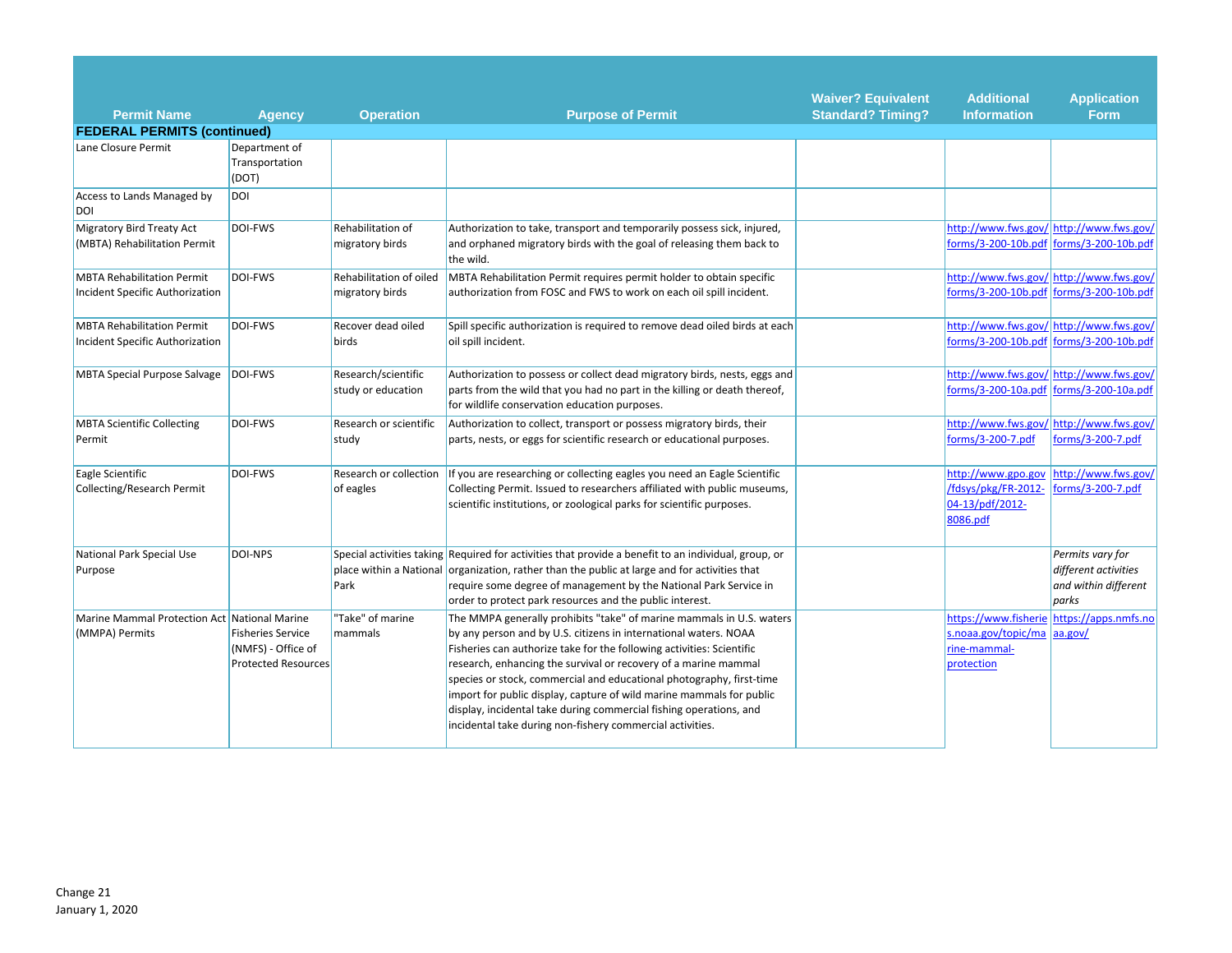|                                                                       |                                                             |                                                                                   |                                                                                                                                                                                                                                                                                                                                                                                                                                                                     | <b>Waiver? Equivalent</b>                                                                             | <b>Additional</b>                                                                           | <b>Application</b>                                                                                 |
|-----------------------------------------------------------------------|-------------------------------------------------------------|-----------------------------------------------------------------------------------|---------------------------------------------------------------------------------------------------------------------------------------------------------------------------------------------------------------------------------------------------------------------------------------------------------------------------------------------------------------------------------------------------------------------------------------------------------------------|-------------------------------------------------------------------------------------------------------|---------------------------------------------------------------------------------------------|----------------------------------------------------------------------------------------------------|
| <b>Permit Name</b>                                                    | <b>Agency</b>                                               | <b>Operation</b>                                                                  | <b>Purpose of Permit</b>                                                                                                                                                                                                                                                                                                                                                                                                                                            | <b>Standard? Timing?</b>                                                                              | <b>Information</b>                                                                          | <b>Form</b>                                                                                        |
| <b>FEDERAL PERMITS (continued)</b>                                    |                                                             |                                                                                   |                                                                                                                                                                                                                                                                                                                                                                                                                                                                     |                                                                                                       |                                                                                             |                                                                                                    |
| NMFS Endangered Species Act NMFS - Office of<br>Permits               | Protected Resources endangered or                           | 'Take" of an<br>threatened species                                                | Required for any activity resulting in the "take" of an endangered or<br>threatened species, whether or not deliberate. Two types: Permits for<br>scientific research or to enhance the propagation and survival of the<br>species, and Permits for taking species incidental to (not the purpose of)<br>an otherwise lawful activity. The latter must be accompanied by a<br>Conservation Plan (CP), often referred to as a Habitat Conservation Plan<br>$(HCP)$ . |                                                                                                       | s.noaa.gov/topic/end aa.gov/<br>angered-species-<br>conservation                            | https://www.fisherie https://apps.nmfs.no                                                          |
| <b>TRIBAL PERMITS</b>                                                 |                                                             |                                                                                   |                                                                                                                                                                                                                                                                                                                                                                                                                                                                     |                                                                                                       |                                                                                             |                                                                                                    |
| <b>Makah Employment Rights</b>                                        | <b>MECRA</b> office                                         | Work performed on<br>Makah reservation<br>land                                    | In order to perform work on reservation land, fee must be paid to<br><b>MECRA</b>                                                                                                                                                                                                                                                                                                                                                                                   |                                                                                                       | /index.cfm/announc<br>ement/view/8527                                                       | https://faaco.faa.gov https://faaco.faa.gov<br>/index.cfm/announc<br>ement/view/8527               |
| <b>OREGON STATE PERMITS</b>                                           |                                                             |                                                                                   |                                                                                                                                                                                                                                                                                                                                                                                                                                                                     |                                                                                                       |                                                                                             |                                                                                                    |
| <b>Hydraulic permit</b>                                               | of State Lands                                              | Oregon Department Work that affects the<br>natural flow or bed of<br>state waters | In water work that uses, diverts, obstructs, or changes the natural flow<br>or bed of any fresh water or saltwater of the state                                                                                                                                                                                                                                                                                                                                     | Permits may be expedited or<br>exempted in cases where<br>there is a public health or<br>safety risk. | http://www.oregon.<br>gov/DSL/WW/Pages/<br>Permits.aspx                                     |                                                                                                    |
| <b>Wildlife Rehabilitation Holding</b><br>Permit                      | Oregon Department Rehabilitation of<br>of Fish and Wildlife | wildlife                                                                          | A wildlife rehabilitator permit authorizes a person to temporarily<br>possess injured, diseased oiled, or abandoned wildlife for rehabilitation<br>purposes. Persons possessing a Rehabilitation Holding Permit must also<br>obtain a federal permit for species protected by federal law.                                                                                                                                                                          |                                                                                                       | http://licenseinfo.or<br>egon.gov/?fuseactio<br>n=license icon&link<br>item id=14358        |                                                                                                    |
| Archaeological Excavation<br>Permit'                                  | Oregon State<br>Historic<br><b>Preservation Office</b>      | Excavation of<br>archaeological objects                                           | Excavating, altering, defacing, or removing archaeological objects or<br>resources or Native Indian graves, cairns or glyptic records.                                                                                                                                                                                                                                                                                                                              | 503-986-0674 or 971-322-<br>5975                                                                      | http://cms.oregon.g<br>ov/oprd/HCD/ARCH/<br>pages/arch excavati<br>onperms.aspx             | http://cms.oregon.g<br>ov/oprd/HCD/ARCH/<br>docs/archaeology ex<br>cavation permit.rtf             |
| Section 106 Review                                                    | Department of<br>Archaeology &<br>Historic<br>Preservation  | Projects involving<br>historic or<br>archaeological<br>resources                  | The Department of Archaeology and Historic Preservation (DAHP) and<br>affected tribes must be consulted when projects are subject to review<br>under Section 106 of the National Historic Preservation Act of 1966<br>(NHPA).                                                                                                                                                                                                                                       |                                                                                                       | http://cms.oregon.g<br>ov/OPRD/HCD/SHPO<br>/Pages/preservation<br>106 fedstatelaws.a<br>spx | http://cms.oregon.g<br>ov/oprd/HCD/SHPO/<br>pages/preservation<br>106 submittoshpo.a<br><b>spx</b> |
| 401 Water Quality Certification Oregon Department Activities that may | of Environmental<br>Quality (DEQ)                           | result in discharge to<br>U.S. waters                                             | Allows each state an opportunity to ensure that federally approved<br>activities will meet water quality standards and policies. Any federal<br>license or permit to conduct an activity that may result in a discharge to<br>waters of the United States must first receive a water quality<br>certification from the state in which the activity will occur.                                                                                                      |                                                                                                       | http://www.oregon.<br>gov/deg/wg/wgper<br>mits/Pages/Section-<br>401-<br>Certification.aspx | http://www.oregon.<br>gov/dsl/WW/Pages/<br><b>WWforms.aspx</b>                                     |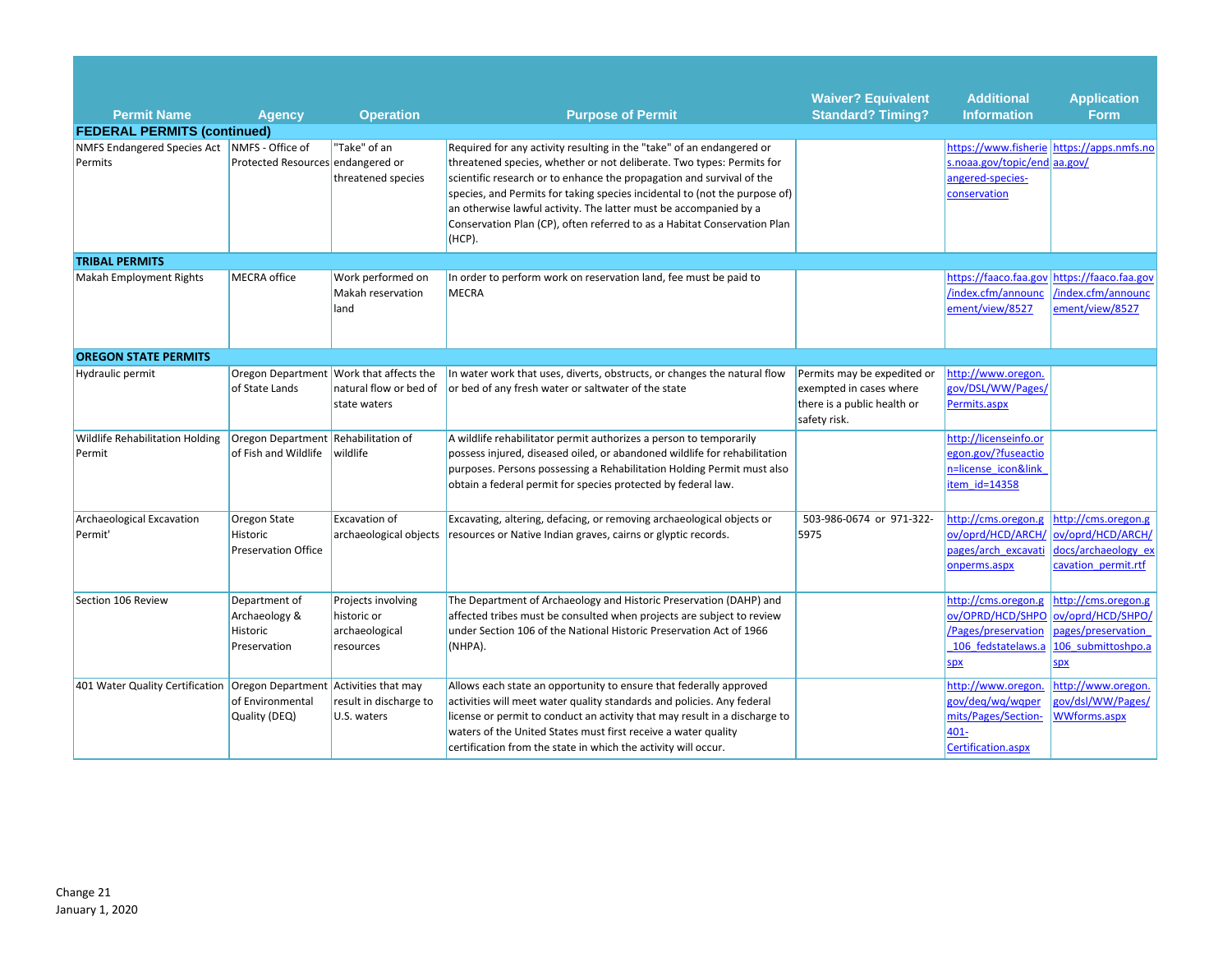|                                                               |                                                                                                                |                                                   |                                                                                                                                                                                                                                                                                                                                       | <b>Waiver? Equivalent</b>                                                                                                                             | <b>Additional</b>                                                                                  | <b>Application</b>                                                       |
|---------------------------------------------------------------|----------------------------------------------------------------------------------------------------------------|---------------------------------------------------|---------------------------------------------------------------------------------------------------------------------------------------------------------------------------------------------------------------------------------------------------------------------------------------------------------------------------------------|-------------------------------------------------------------------------------------------------------------------------------------------------------|----------------------------------------------------------------------------------------------------|--------------------------------------------------------------------------|
| <b>Permit Name</b><br><b>OREGON STATE PERMITS (continued)</b> | <b>Agency</b>                                                                                                  | <b>Operation</b>                                  | <b>Purpose of Permit</b>                                                                                                                                                                                                                                                                                                              | <b>Standard? Timing?</b>                                                                                                                              | <b>Information</b>                                                                                 | <b>Form</b>                                                              |
| <b>NPDES Discharge Permit for</b><br>state facilities         | <b>DEQ</b>                                                                                                     | Discharge of<br>wastewater into<br>surface waters | To prevent the pollution of the States surface waters. Any discharge of<br>wastewater into surface waters through a conveyance system requires<br>this permit.                                                                                                                                                                        | May be waived during<br>emergencies, cannot be<br>expedited.                                                                                          | http://www.oregon.<br>gov/deg/wg/wgper<br>mits/Pages/Stormwa<br>ter.aspx                           | http://www.oregon.<br>zov/dea/wa/waper<br>mits/Pages/Stormwa<br>ter.aspx |
| Coastal Zone Certification<br>(CZMA)                          | Department of Land Federally-approved<br>Conservation and<br>Development                                       | activities affecting<br>coastal resources         | Projects requiring a federal license or permit within this area must be<br>consistent with the enforceable policies of the coastal management<br>program.                                                                                                                                                                             |                                                                                                                                                       | http://licenseinfo.or<br>egon.gov/?fuseactio<br>n=license icon&link<br>item id=26433               |                                                                          |
| <b>Special Burn Permit</b>                                    | <b>DEQ Air Quality</b><br>Duty Officer or<br>regional air permit<br>coordinator                                | Special burning<br>activities                     |                                                                                                                                                                                                                                                                                                                                       |                                                                                                                                                       |                                                                                                    | 800-452-0311                                                             |
| Water Supply Well Constructor<br>License                      | Oregon Water<br>Resources<br>Department (WRD)                                                                  | n of wells                                        | Construction/Alteratio   Any person who constructs, alters, converts or abandons a water supply<br>well for another person.                                                                                                                                                                                                           |                                                                                                                                                       | http://licenseinfo.or<br>egon.gov/index.cfm?<br>fuseaction=license s<br>eng&link item id=14<br>121 |                                                                          |
| <b>Water Use Permit</b>                                       | <b>WRD</b>                                                                                                     | Use of a water system                             | Authorization from the department necessary to begin constructing a<br>water system and begin using water. Activities requiring this permit<br>include most appropriations and beneficial uses of surface water or<br>ground water, for example, wetland restoration, stream restoration,<br>water diversions, dams and impoundments. | After obtaining a water use<br>permit and constructing and<br>using water, some<br>landowners are eligible to<br>obtain a water right<br>certificate. | https://www.oregon.<br>gov/owrd/WRDPubli<br>cations1/aquabook.p<br>df                              |                                                                          |
| <b>Wetlands Permit</b>                                        | <b>Oregon Department</b><br>of State Lands                                                                     |                                                   |                                                                                                                                                                                                                                                                                                                                       | Permits may be expedited or<br>exempted in cases where<br>there is a public health or<br>safety risk.                                                 | http://www.oregon.<br>gov/dsl/WW/Pages/<br><b>WWforms.aspx</b>                                     |                                                                          |
| Waste water permits                                           | State On-Scene<br>Coordinator (SOSC)<br>to notify the water<br>quality manager of<br>the appropriate<br>region |                                                   |                                                                                                                                                                                                                                                                                                                                       |                                                                                                                                                       |                                                                                                    |                                                                          |
| Solid Waste Letter<br>Authorization                           | <b>DEQ</b>                                                                                                     | Use of a proposed or<br>existing disposal site    | If the Department determines that a proposed or existing disposal site is The SWLA may be issued for a http://www.oregon.<br>not likely to create a public nuisance, health hazard, air or water<br>pollution or other environmental problem.                                                                                         | period not to exceed six<br>months.                                                                                                                   | gov/deg/mm/swper<br>mits/Pages/Solid-<br>Waste-Letter-<br>Authorization.aspx                       |                                                                          |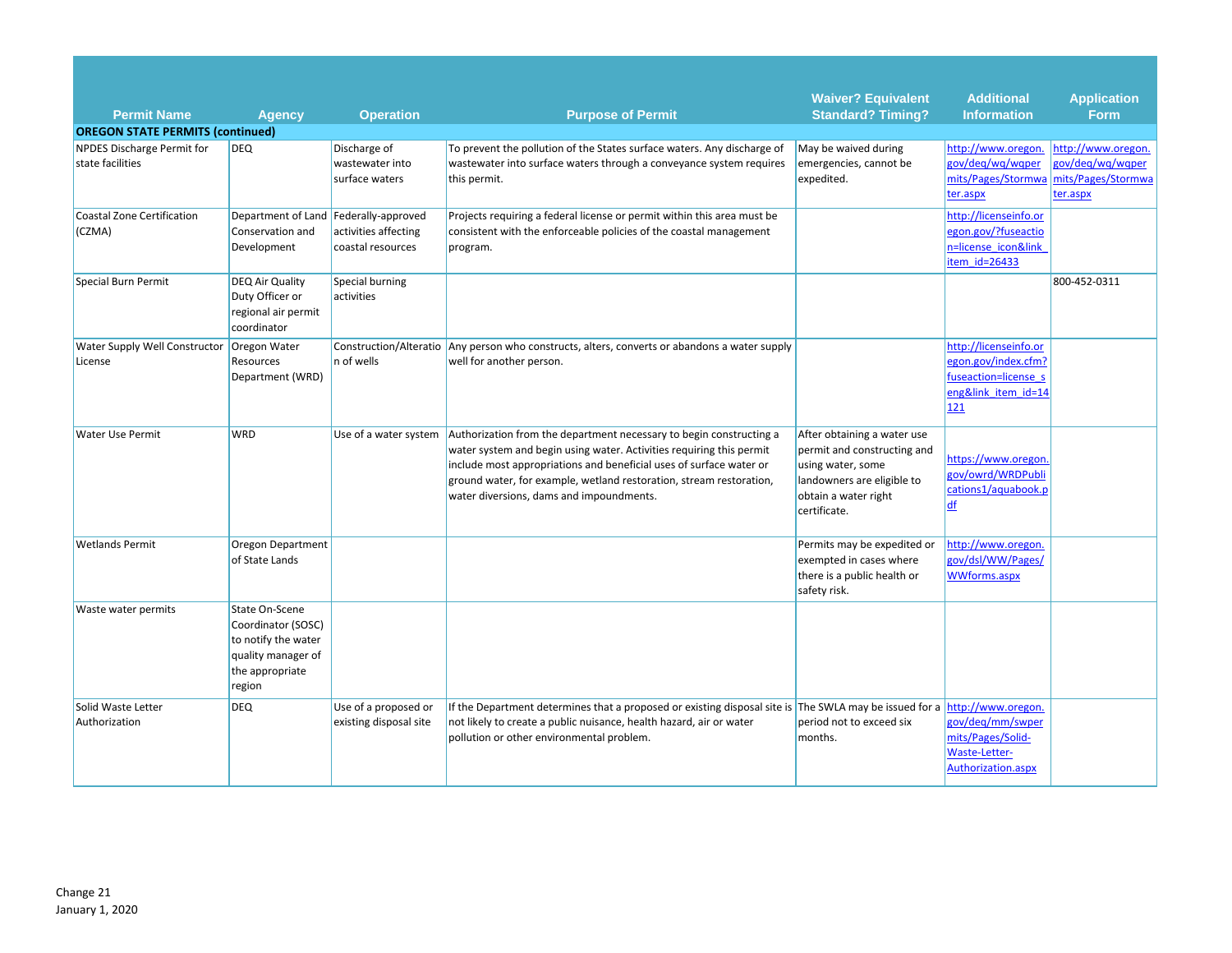|                                                                             |                                                                             |                                                                   |                                                                                                                                                                                                                                                                                                                                                                                                                                                                                                                                                                       | <b>Waiver? Equivalent</b> | <b>Additional</b>                                                                                           | <b>Application</b>                                                                      |
|-----------------------------------------------------------------------------|-----------------------------------------------------------------------------|-------------------------------------------------------------------|-----------------------------------------------------------------------------------------------------------------------------------------------------------------------------------------------------------------------------------------------------------------------------------------------------------------------------------------------------------------------------------------------------------------------------------------------------------------------------------------------------------------------------------------------------------------------|---------------------------|-------------------------------------------------------------------------------------------------------------|-----------------------------------------------------------------------------------------|
| <b>Permit Name</b>                                                          | <b>Agency</b>                                                               | <b>Operation</b>                                                  | <b>Purpose of Permit</b>                                                                                                                                                                                                                                                                                                                                                                                                                                                                                                                                              | <b>Standard? Timing?</b>  | <b>Information</b>                                                                                          | <b>Form</b>                                                                             |
| <b>OREGON STATE PERMITS (continued)</b>                                     |                                                                             |                                                                   |                                                                                                                                                                                                                                                                                                                                                                                                                                                                                                                                                                       |                           |                                                                                                             |                                                                                         |
| <b>Asbestos-Air Quality</b><br>(Removal/Encapsulation<br>Notification Form) | <b>DEQ</b>                                                                  | Removal or<br>encapsulation of<br>asbestos-containing<br>material | Regulates asbestos abatement activities. This notification is to be used<br>for the removal or encapsulation of friable asbestos-containing<br>materials. Other notification forms exist for non-friable asbestos<br>projects.                                                                                                                                                                                                                                                                                                                                        |                           | http://www.oregon.<br>gov/deg/Hazards-<br>and-<br>Cleanup/Pages/Asbe<br>stos-for-<br><b>Businesses.aspx</b> | http://www.oregon.<br>gov/deg/Hazards-<br>and-<br>Cleanup/Pages/Asbe<br>stos-Forms.aspx |
| <b>EPA Generator ID Number (for</b>                                         | <b>DEQ</b>                                                                  | Regulation of                                                     | All persons who generate, transport, treat, store, or dispose of                                                                                                                                                                                                                                                                                                                                                                                                                                                                                                      |                           | http://www.oregon.                                                                                          | http://www.oregon.                                                                      |
| RCRA compliance)                                                            |                                                                             | hazardous waste                                                   | hazardous waste and all persons who store recyclable materials prior to<br>recycling them are required under the Resource Conservation and<br>Recovery Act (RCRA) to notify EPA of their hazardous waste activities.<br>The Oregon DEQ is authorized by the federal EPA to regulate hazardous<br>waste in Oregon. The site identification number is required for facilities<br>notifying the DEQ of their hazardous waste, universal waste or used oil<br>activities.                                                                                                 |                           | gov/deq/Hazards-<br>and-<br>Cleanup/hw/Pages/I<br>D-Reporting-<br>Fees.aspx                                 | gov/deg/FilterDocs/S<br>IFormHazWasteAct.p<br>df                                        |
| Permit for Oversize Vehicle                                                 | Oregon Department Use of<br>of Transportation<br>(ODOT)                     | oversize/overweight<br>vehicles                                   | To move oversize and overweight loads on the state's highway systems,<br>protecting the motoring public and the state highway infrastructure.                                                                                                                                                                                                                                                                                                                                                                                                                         |                           | http://www.oregon.<br>gov/odot/mct/pages<br>/over-<br>dimension.aspx#Per<br>mit Service<br>Agent            | http://www.oregon.<br>gov/ODOT/MCT/Pag<br>es/Over-<br>Dimension.aspx                    |
| <b>Decanting Permits</b>                                                    | SOSC to notify the<br>water quality<br>manager of the<br>appropriate region |                                                                   |                                                                                                                                                                                                                                                                                                                                                                                                                                                                                                                                                                       |                           |                                                                                                             |                                                                                         |
| Sediment Disturbance Permits                                                |                                                                             |                                                                   |                                                                                                                                                                                                                                                                                                                                                                                                                                                                                                                                                                       |                           |                                                                                                             |                                                                                         |
| <b>IDAHO STATE PERMITS</b>                                                  |                                                                             |                                                                   |                                                                                                                                                                                                                                                                                                                                                                                                                                                                                                                                                                       |                           |                                                                                                             |                                                                                         |
| 401 Water Quality Certification Idaho Department                            | of Environmental<br>Quality (DEQ)                                           | Activities that may<br>result in discharge to<br>U.S. waters      | Allows each state to have input into federally approved projects that<br>may affect its waters (rivers, streams, lakes, and wetlands) and to<br>ensure the projects will comply with state water quality standards and<br>any other water quality requirements of state law. Any §401<br>certification in Idaho also ensures that the project will not adversely<br>impact impaired waters (waters that do not meet water quality<br>standards) and that the project complies with applicable water quality<br>improvement plans (Total Maximum DAily Loads [TMDLs]). |                           | http://www.deg.idah<br>o.gov/water-<br>quality/surface-<br>water/standards/401<br>certification.aspx        |                                                                                         |
| <b>Water Right Permit</b>                                                   | Idaho Department<br>of Water Resources                                      |                                                                   | Use of a water system   To appropriate the public waters of the State of Idaho. A water right is<br>authorization to use water in a prescribed manner, not to own the water<br>itself.                                                                                                                                                                                                                                                                                                                                                                                |                           | http://www.idwr.ida<br>ho.gov/water-rights/                                                                 | https://www.idwr.id<br>aho.gov/files/water-<br>rights/application-for<br>permit.pdf     |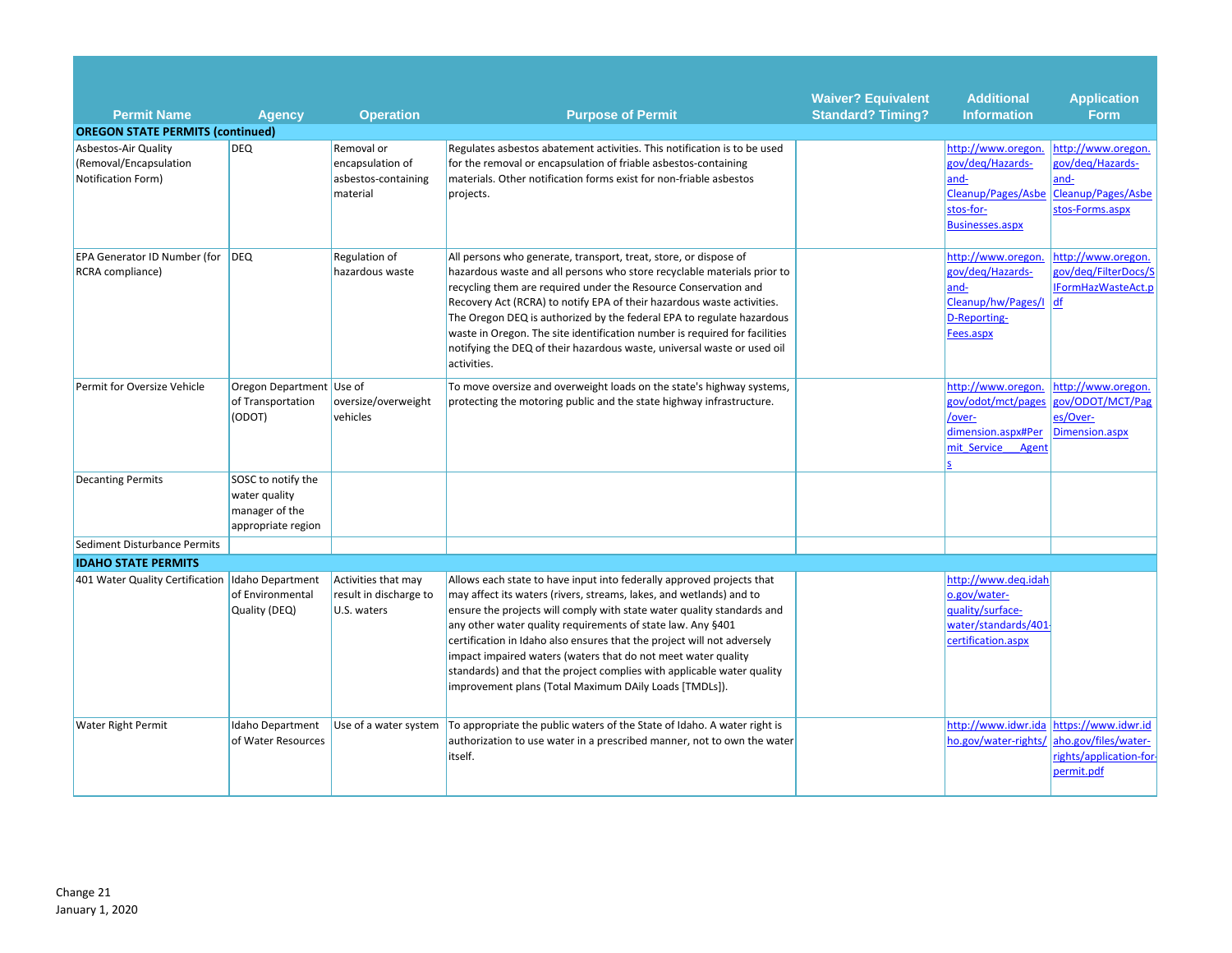|                                                              |                                                                                                                  |                                        |                                                                                                                                                                                                                                                                                                          | <b>Waiver? Equivalent</b>                                                                                                                                                                                                                                                                                                                                                                                                                                                                                                                  | <b>Additional</b>  | <b>Application</b>                                      |
|--------------------------------------------------------------|------------------------------------------------------------------------------------------------------------------|----------------------------------------|----------------------------------------------------------------------------------------------------------------------------------------------------------------------------------------------------------------------------------------------------------------------------------------------------------|--------------------------------------------------------------------------------------------------------------------------------------------------------------------------------------------------------------------------------------------------------------------------------------------------------------------------------------------------------------------------------------------------------------------------------------------------------------------------------------------------------------------------------------------|--------------------|---------------------------------------------------------|
| <b>Permit Name</b>                                           | <b>Agency</b>                                                                                                    | <b>Operation</b>                       | <b>Purpose of Permit</b>                                                                                                                                                                                                                                                                                 | <b>Standard? Timing?</b>                                                                                                                                                                                                                                                                                                                                                                                                                                                                                                                   | <b>Information</b> | <b>Form</b>                                             |
| <b>WASHINGTON STATE PERMITS</b>                              |                                                                                                                  |                                        |                                                                                                                                                                                                                                                                                                          |                                                                                                                                                                                                                                                                                                                                                                                                                                                                                                                                            |                    |                                                         |
| State Environmental Policy Act   guidance provided<br>(SEPA) | by WDOE; reviewed impact the<br>by a state or local<br>agency that is<br>designated as the<br>"SEPA lead agency" | environment                            | Proposed projects that Washington State Environmental Protection Act (SEPA) requires that<br>state and local agencies review proposals to identify environmental<br>impacts. Agency permits and approvals can be conditioned or denied to<br>mitigate or avoid the impacts identified in SEPA documents. |                                                                                                                                                                                                                                                                                                                                                                                                                                                                                                                                            |                    | JARPA (see above)                                       |
| (HPA)                                                        | Department of Fish<br>and Wildlife<br>(WDFW)                                                                     | natural flow or bed of<br>state waters | obstruct, or change the natural flow or bed of salt or fresh state waters.<br>Emergency Permits can be issued for those situations that present an<br>immediate threat to life, property, or environmental degradation (oil<br>spill). Emergency permits may be issued verbally by WDFW and do not       | SEPA and JARPA not required<br>In case of Federal lead<br>response (EPA lead), a HPA is<br>not necessary. By regulation,<br>40 CFR 122.3(d) excludes from                                                                                                                                                                                                                                                                                                                                                                                  |                    | request<br>Non-emergency:<br>written request<br>(JARPA) |
|                                                              |                                                                                                                  |                                        | require SEPA or a JARPA. For emergency permits associated with oil spi<br>response call 360-534-8233 (24 hour pager). Non emergency projects<br>require SEPA and a JARPA and can be requested at 360-902-2537.                                                                                           | II NPDES permit requirements<br>discharges in compliance with<br>OSC instructions pursuant to<br>the National Contingency<br>Plan, 40 CFR Part 300.<br>Moreover, a permit issued by<br>the US ACE, Nationwide<br>Permit #20, allows EPA<br>responders to implement<br>response strategies that<br>would reduce, interrupt, or<br>divert the flow of water in a<br>stream, creek, or river,<br>including installation of<br>culvert blocks and underflow<br>dams. Please see 33 CFR NWP<br>20. Response Operations for<br>Oil and Hazardous |                    |                                                         |
| Use Authorizations for State-<br>Owned Aquatic Land          | Washington<br>Department of<br><b>Natural Resources</b>                                                          | Use of state-owned<br>aquatic lands    | Allows use of state-owned aquatic lands. DNR determined if aquatic<br>land is state-owned, if it is available for use, and if the use is<br>appropriate. Needed if project located on, over, through, under, or                                                                                          | Substances.<br>Non-emergency: written<br>request, SEPA and JARPA<br>required                                                                                                                                                                                                                                                                                                                                                                                                                                                               |                    | JARPA (see above)                                       |
|                                                              | (WDNR)                                                                                                           |                                        | otherwise impacts state-owned aquatic lands. Aquatic lands are defined<br>as tidelands, shorelands, harbor areas, and the beds of navigable<br>waters.                                                                                                                                                   |                                                                                                                                                                                                                                                                                                                                                                                                                                                                                                                                            |                    |                                                         |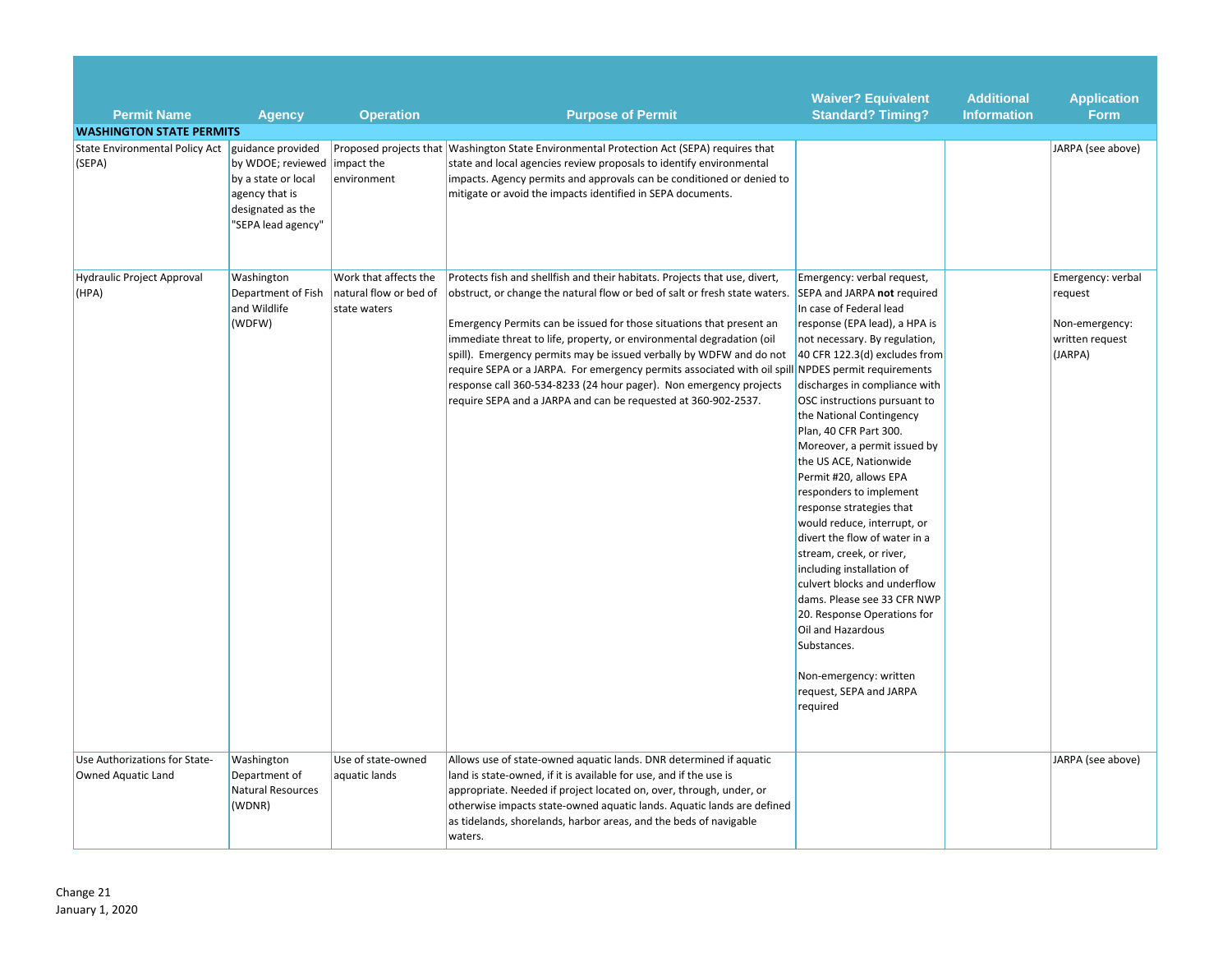|                                                          |                                                                   |                                                                  |                                                                                                                                                                                                                                                                                                                                                                                                                                                                            | <b>Waiver? Equivalent</b>                                    | <b>Additional</b>                                      | <b>Application</b>                                                                                                                             |
|----------------------------------------------------------|-------------------------------------------------------------------|------------------------------------------------------------------|----------------------------------------------------------------------------------------------------------------------------------------------------------------------------------------------------------------------------------------------------------------------------------------------------------------------------------------------------------------------------------------------------------------------------------------------------------------------------|--------------------------------------------------------------|--------------------------------------------------------|------------------------------------------------------------------------------------------------------------------------------------------------|
| <b>Permit Name</b>                                       | <b>Agency</b>                                                     | <b>Operation</b>                                                 | <b>Purpose of Permit</b>                                                                                                                                                                                                                                                                                                                                                                                                                                                   | <b>Standard? Timing?</b>                                     | <b>Information</b>                                     | <b>Form</b>                                                                                                                                    |
| <b>WASHINGTON STATE PERMITS (continued)</b>              |                                                                   |                                                                  |                                                                                                                                                                                                                                                                                                                                                                                                                                                                            |                                                              |                                                        |                                                                                                                                                |
| Section 401 Water Quality<br><b>Certification Permit</b> | <b>WDOE</b>                                                       | Activities that may<br>result in discharge to<br>U.S. waters     | Applicants receiving a section 404 permit from the U.S. Army Corps of<br>Engineers, a Coast Guard permit or license from the Federal Energy<br>Regulatory Commission (FERC), are required to obtain a section 401<br>water quality certification from the Department of Ecology (WDOE).<br>Pertains to any activity that might result in a discharge of dredge or fill<br>material into water or non-isolated wetlands or excavation in water on<br>non-isolated wetlands. |                                                              |                                                        | JARPA (see above)                                                                                                                              |
| <b>NPDES Discharge Permit for</b><br>state facilities    | <b>WDOE</b>                                                       | Discharge of<br>wastewater into<br>surface waters                | To prevent the pollution of the States surface waters. Any discharge of<br>wastewater into surface waters through a conveyance system requires<br>this permit.                                                                                                                                                                                                                                                                                                             | May be waived during<br>emergencies, cannot be<br>expedited. |                                                        | https://ecology.wa.g<br>ov/Water-<br>Shorelines/Water-<br>quality/Water-<br>quality-permits                                                    |
| <b>Wildlife Rehabilitation Permit</b>                    | <b>WDFW</b>                                                       | Rehabilitation of<br>wildlife                                    | A wildlife rehabilitation permit authorizes a person to temporarily<br>possess injured, diseased, oiled, or abandoned wildlife for the purpose<br>of wild release.                                                                                                                                                                                                                                                                                                         |                                                              | /species-<br>wildlife/rehabilitatio<br>n/requirements  | https://wdfw.wa.gov https://wdfw.wa.gov<br>/species-<br>habitats/living/injure habitats/living/injure<br>wildlife/rehabilitatio<br>n/resources |
| <b>Archaeological Excavation</b><br>Permit               | Department of<br>Archaeology &<br>Historic<br>Preservation (DAHP) | Excavation of<br>archaeological objects                          | Excavating, altering, defacing, or removing archaeological objects or<br>resources or Native Indian graves, cairns or glyptic records.                                                                                                                                                                                                                                                                                                                                     |                                                              |                                                        | https://dahp.wa.gov<br>/archaeology/archae<br>ological-permitting                                                                              |
| Section 106 Review                                       | <b>DAHP</b>                                                       | Projects involving<br>historic or<br>archaeological<br>resources | The Department of Archaeology and Historic Preservation (DAHP) and<br>affected tribes must be consulted when projects are subject to review<br>under Section 106 of the National Historic Preservation Act of 1966<br>(NHPA).                                                                                                                                                                                                                                              |                                                              | https://dahp.wa.go<br>v/project-<br>review/section-106 |                                                                                                                                                |
| Special Burn Permit                                      | <b>WDOE</b>                                                       | Special burning<br>activities                                    | This permit is for situation where burning does not fit into categories of<br>agricultural, residential, or land clearing.                                                                                                                                                                                                                                                                                                                                                 |                                                              |                                                        | https://ecology.wa.g<br>ov/Air-Climate/Air-<br>quality/Smoke-<br>fire/Outdoor-<br>residential-burning                                          |
| Well Construction and<br>Operator's License              | <b>WDOE</b>                                                       | Construction or<br>decommissioning of<br>wells                   | A Well Operator's License is required for all construction and<br>decommissioning of wells.                                                                                                                                                                                                                                                                                                                                                                                |                                                              |                                                        | https://fortress.wa.g<br>ov/ecy/publications/<br>summarypages/ecy0<br>50121a.html                                                              |
| <b>Wetlands Permit</b>                                   | <b>WDOE</b>                                                       | Working in or near<br>wetlands                                   | Working in or near wetlands, areas that are transitional between open<br>water and uplands or that may be periodically inundated or saturated.                                                                                                                                                                                                                                                                                                                             |                                                              |                                                        | variable; refer to<br>individual permit<br>descriptions for<br>more detail                                                                     |
| Waste water permits                                      | <b>WDOE</b>                                                       | Discharge of<br>wastewater into<br>surface waters                | Individual permits for any discharge of wastewater into surface waters<br>through a conveyance system; General permits for some types of<br>discharges; and/or State Wastewater Discharge permit                                                                                                                                                                                                                                                                           |                                                              |                                                        | https://ecology.wa.g<br>ov/Water-<br>Shorelines/Water-<br>quality/Wastewater                                                                   |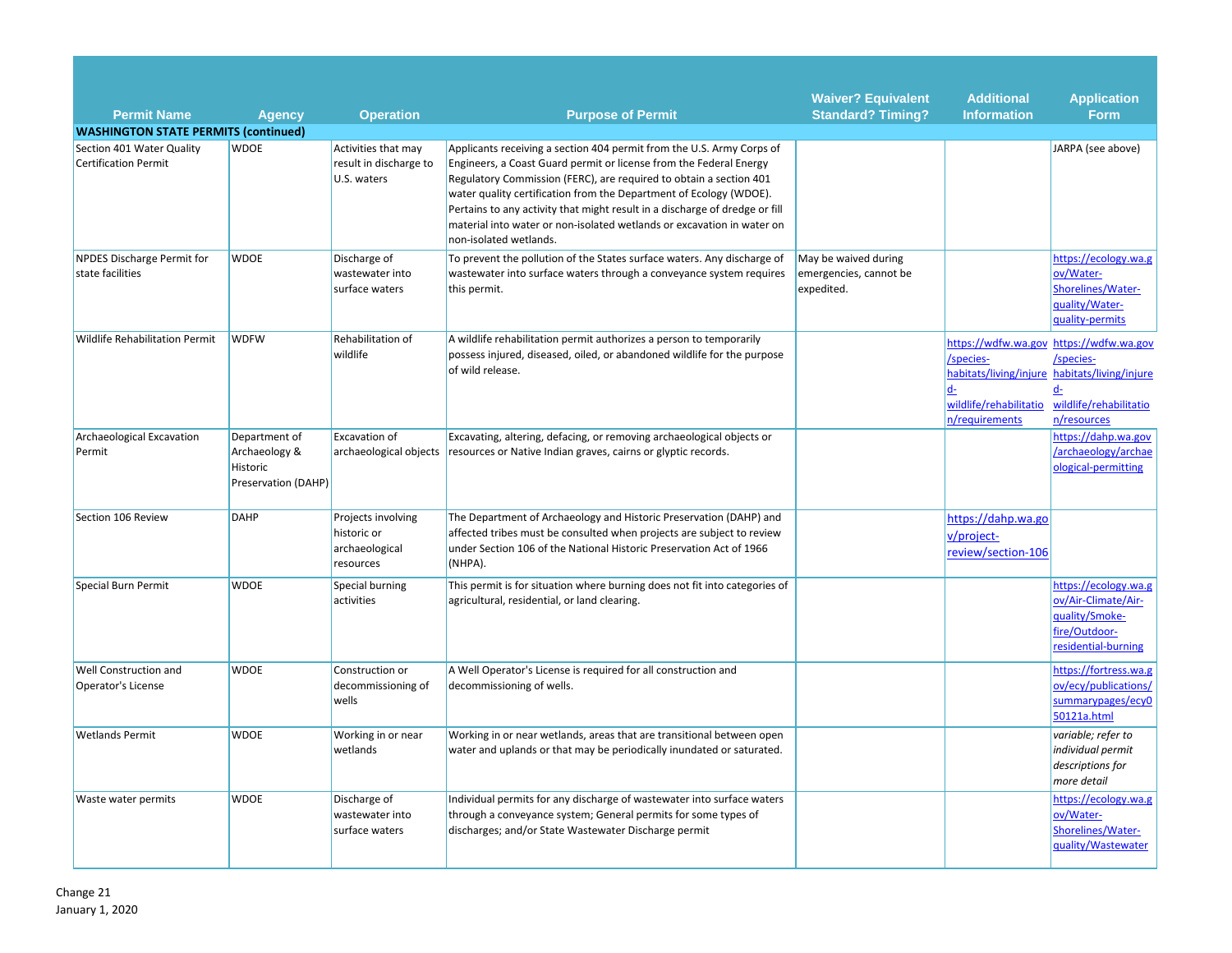| <b>Permit Name</b>                             | <b>Agency</b> | <b>Operation</b>                                                | <b>Purpose of Permit</b>                                                                                                                                                                                       | <b>Waiver? Equivalent</b><br><b>Standard? Timing?</b> | <b>Additional</b><br><b>Information</b> | <b>Application</b><br><b>Form</b> |
|------------------------------------------------|---------------|-----------------------------------------------------------------|----------------------------------------------------------------------------------------------------------------------------------------------------------------------------------------------------------------|-------------------------------------------------------|-----------------------------------------|-----------------------------------|
| Coastal Zone Management<br>(CZM) Certification | <b>WDOE</b>   | Federally-approved<br>activities affecting<br>coastal resources | Activities and development affecting coastal resources which involve<br>federal activities, federal licenses or permits, and federal assistance<br>programs (funding) require written CZM decision by Ecology. |                                                       |                                         |                                   |